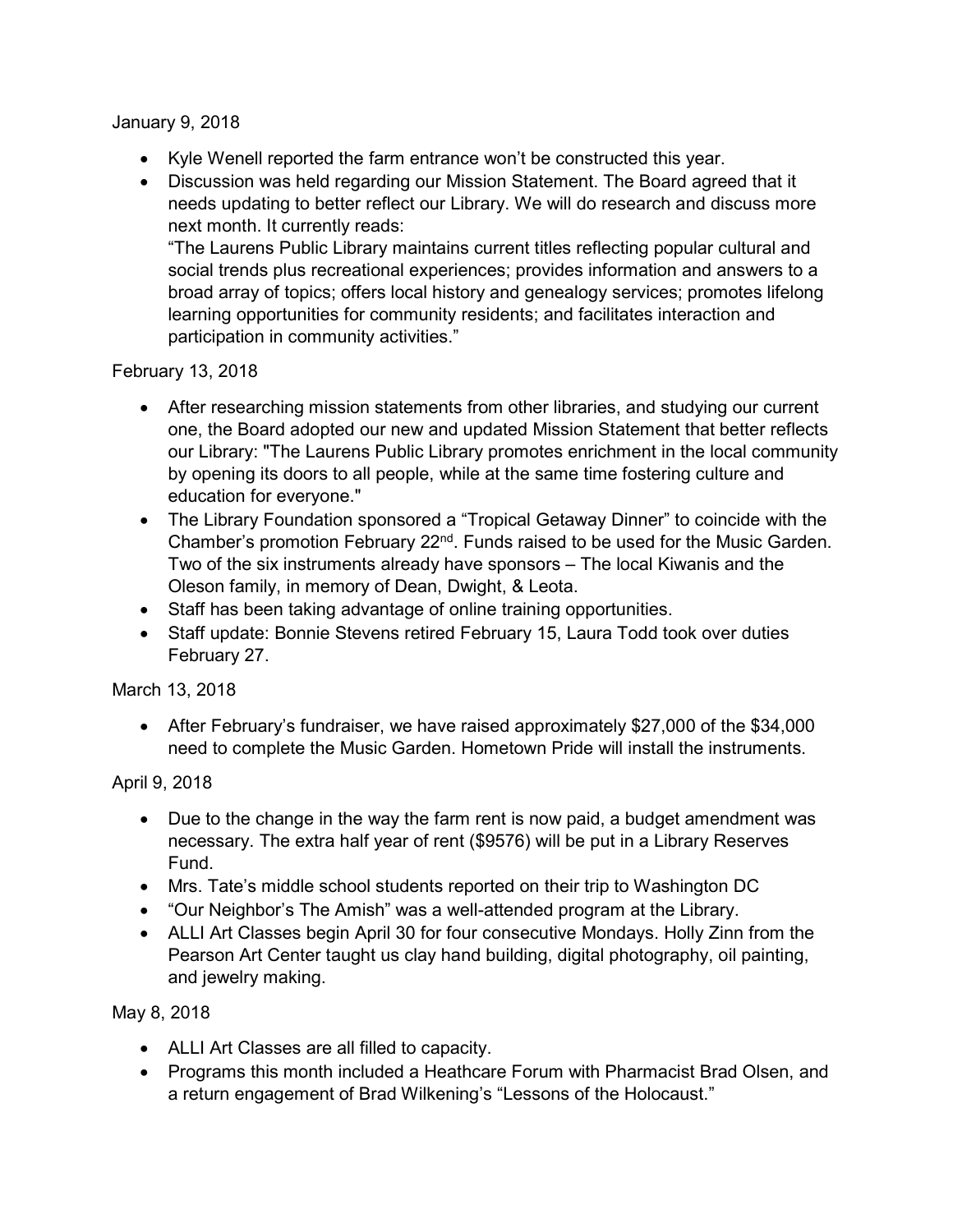- Thanks to a contribution by 100 Women Who Care of Pocahontas County and a grant from the Iowa Arts Council, the Music Garden is fully funded!
- $\bullet$  The Library roof sustained damage from the May 1<sup>st</sup> hail storm. The insurance adjustor told City Clerk Hilary Reed that our 11 year old steel roof is "shredded" and there is also damage to the fascia on the north and west sides.

## June 19, 2018

- Summer Reading theme is "Libraries Rock." Story Times were Wednesdays at 1 o'clock. Special programs included "Fonziba Drums" and "Pockets Full of Fun" puppets. LegoMania all day every Friday.
- Automatic flush mechanisms have been installed on our toilets. The staff loves this improvement!
- Ayrshire author Robin Allen spoke about her new book "The House on Godwit"
- Director Glenda Mulder shared the employee's reviews, stating that we have a wonderful Library staff. The Board reviewed Mulder's performance. All employees to receive a 3% raise beginning July 1st.
- Music Garden instruments have been ordered and the layout is complete.

## July, 17, 2018

- Tim Leith resigned from the Library Board, as they are leaving Laurens.
- The banner informational display "In Hands, Trunks, and Hearts: What Norwegian Immigrants Bring to Iowa" was on loan from the Vesterheim Norwegian-American Museum. The Chief Curator spoke at a program.
- IPTV's Kids' Clubhouse premiered the episode that was filmed in our Library, featuring area kids. A Premiere Party was held at the Library, where it was livestreamed.

## August 14, 2018

- Denise Wasko brought her alpacas to a Library Story Time. She also read the book she wrote about them.
- Music Garden concrete pads are poured, awaiting the instruments, which are on order.
- Leslie Goddard presented her program "Hamilton's Women."
- An Art Wave came to Laurens, bringing a spontaneous collaborative weaving class. Each participant wove a square, all were combined by Flock 9 Studio to create an art piece that now hangs on our south wall.
- Farm rent will remain the same (\$266) next year. The cost of the driveway (\$1251), desired by the tenant, will be split equally between the Library, Church and tenant.

September 11, 2018

- There was enough funding left in the ALLI program that the State Library funded one more class for us. Lisa Rasmussen of the Humboldt Arts Council led "Natural Stone Beaded Necklace" class.
- "Take it Tuesday" is a new monthly craft class lead by Assistant Director Deb Hertz.